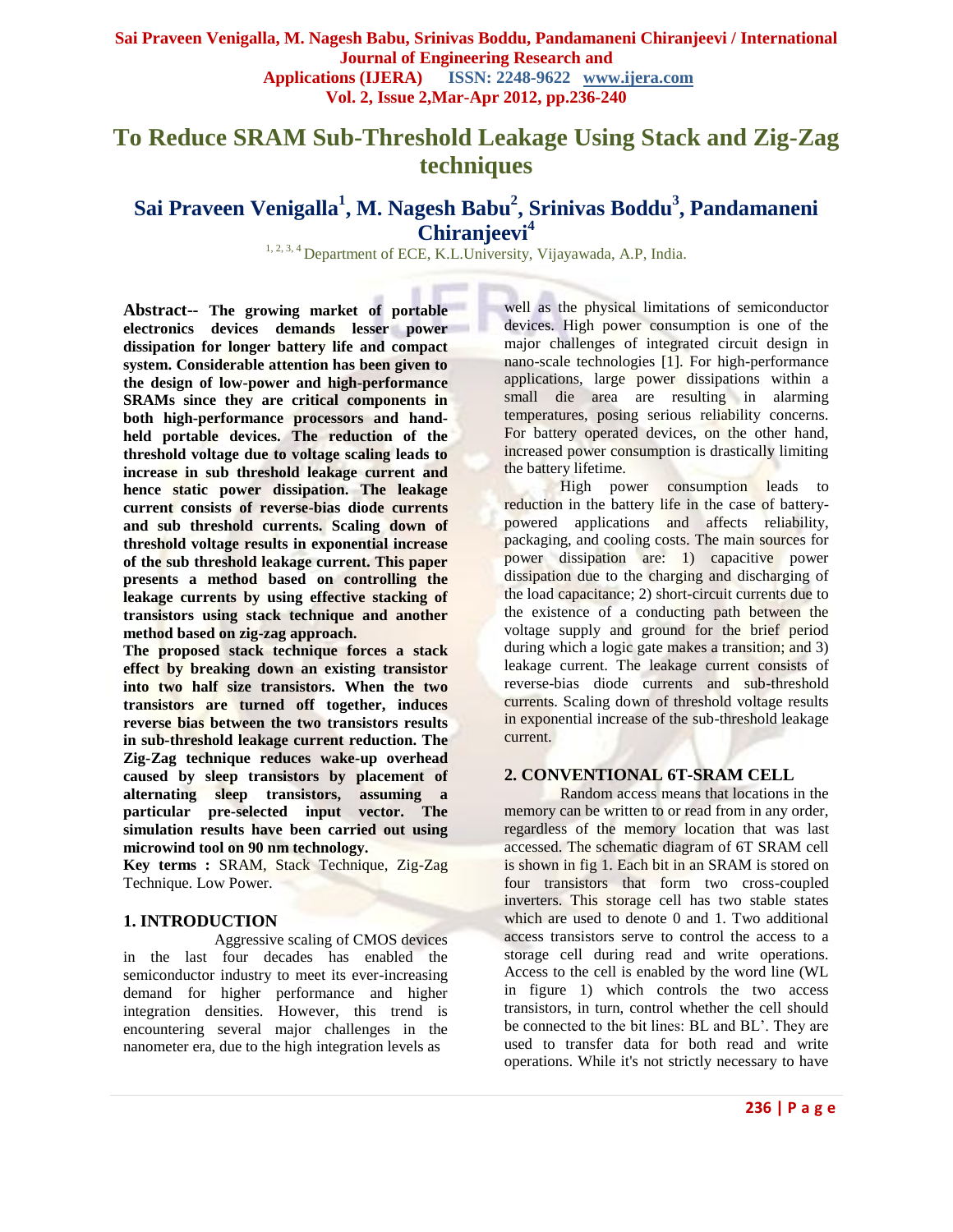two bit lines, both the signal and its inverse are typically provided since it improves noise margins.

#### **3. RELATED WORK**

Random access means that locations in the memory can be written to or read from in any order, regardless of the memory location that was last accessed. The schematic diagram of 6T SRAM cell is shown in fig 1. Each bit in an SRAM is stored on four transistors that form two cross-coupled inverters. This storage cell has two stable states which are used to denote  $0$  and  $1$ . Two additional access transistors serve to control the access to a storage cell during read and write operations. Access to the cell is enabled by the word line (WL in figure 1) which controls the two access transistors, in turn, control whether the cell should be connected to the bit lines: BL and BL'. They are used to transfer data for both read and write operations. While it's not strictly necessary to have two bit lines, both the signal and its inverse are typically provided since it improves noise margins.





The leakage current of deep submicron CMOS transistor consists of two major components: sub threshold current, and gate tunneling current. Sub threshold leakage is the drain-source current of a transistor when the gatesource voltage is less than the threshold voltage. More precisely, sub threshold leakage happens when the transistor is operating in the weak inversion region. The sub threshold current depends exponentially on threshold voltage, which results in large sub threshold current in short channel devices. Sub-threshold leakages in the SRAM cell are shown in the fig 2.



Fig 2. Sub-Threshold leakage current in SRAM cell

#### **4. PROPOSED TECHNIQUES**

The first technique for leakage power reduction is the stack approach, which forces a stack effect by breaking down an existing transistor into two half size transistors [5]. Figure 3 shows its structure. When the two transistors are turned off together, induced reverse bias between the two transistors results in sub-threshold leakage current reduction. However, divided transistors increase delay significantly and could limit the usefulness of the approach.



Fig 3. Stack approach

A variation of the sleep approach, the zigzag approach, reduces wake-up overhead caused by sleep transistors by placement of alternating sleep transistors assuming a particular pre-selected input vector [4]. In Figure 4, we assume that, in sleep mode, the input of the logic is '0' and each logic stage reverses its input signal, i.e., the output is  $'1'$  if the input is  $'0$ , and the output is  $'0'$  is the input is  $\langle 1 \rangle$ . If the output is  $\langle 1 \rangle$  then a sleep transistor is added to the pull down network; if the output is "0", then a sleep transistor is added to the pull-up network. Thus, the zigzag approach uses fewer sleep transistors than the original sleep approach. Furthermore, this approach still results in destruction of state (i.e., state is set to the particular pre-selected input vector), although the problem of floating output voltage is eliminated.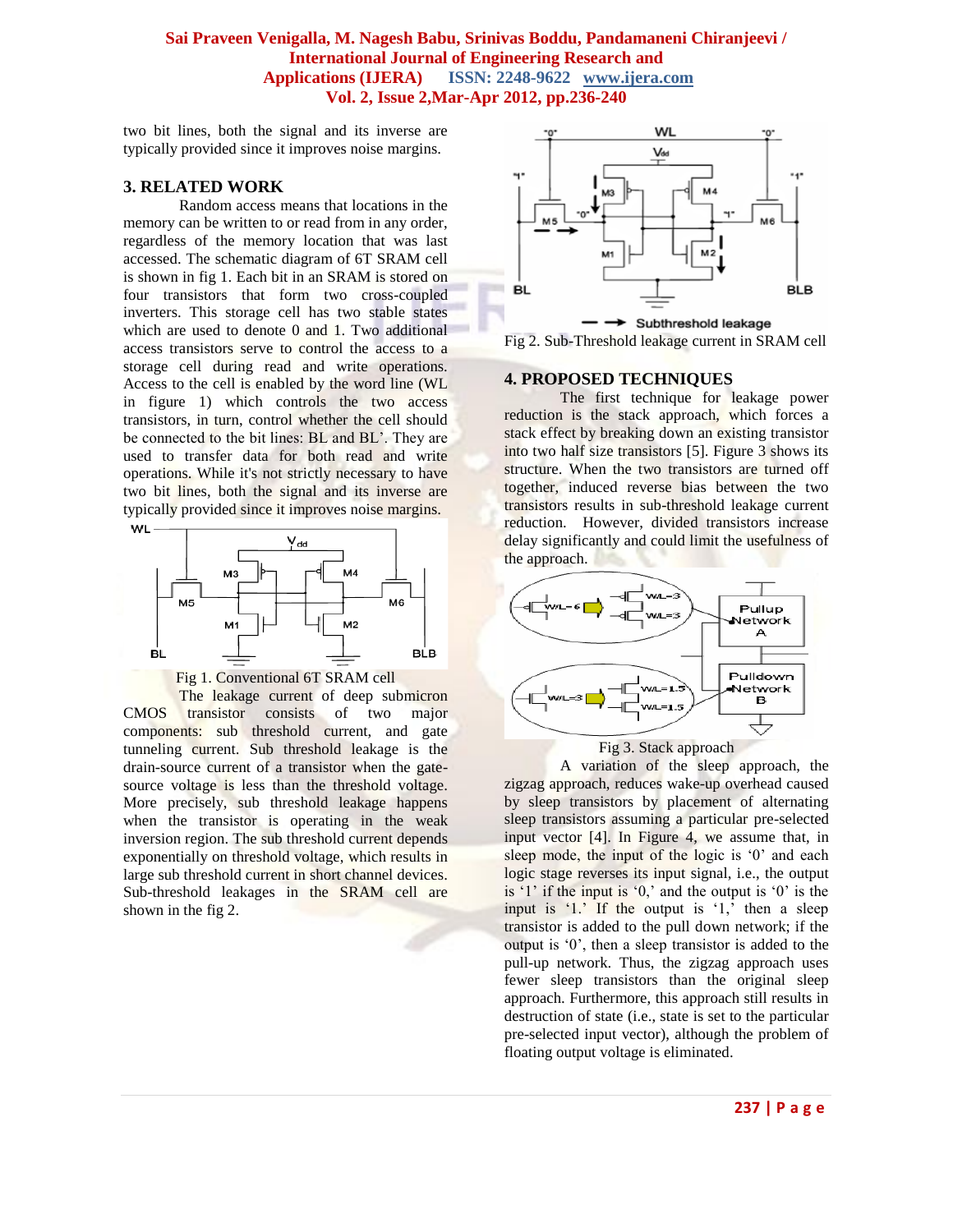

Fig 4. Zig-Zag approach







Fig 5. Schematic of Conventional 6T SRAM Cell



Fig 6. Layout of Conventional 6T SRAM Cell

**5.2. SRAM CELL USING STACK TECHNIQUE:**



Fig 8. Layout of Stack SRAM Cell

**5.3. SRAM CELL USING ZIG-ZAG TECHNIQUE:**



Fig 9. Schematic of Zig-Zag SRAM Cell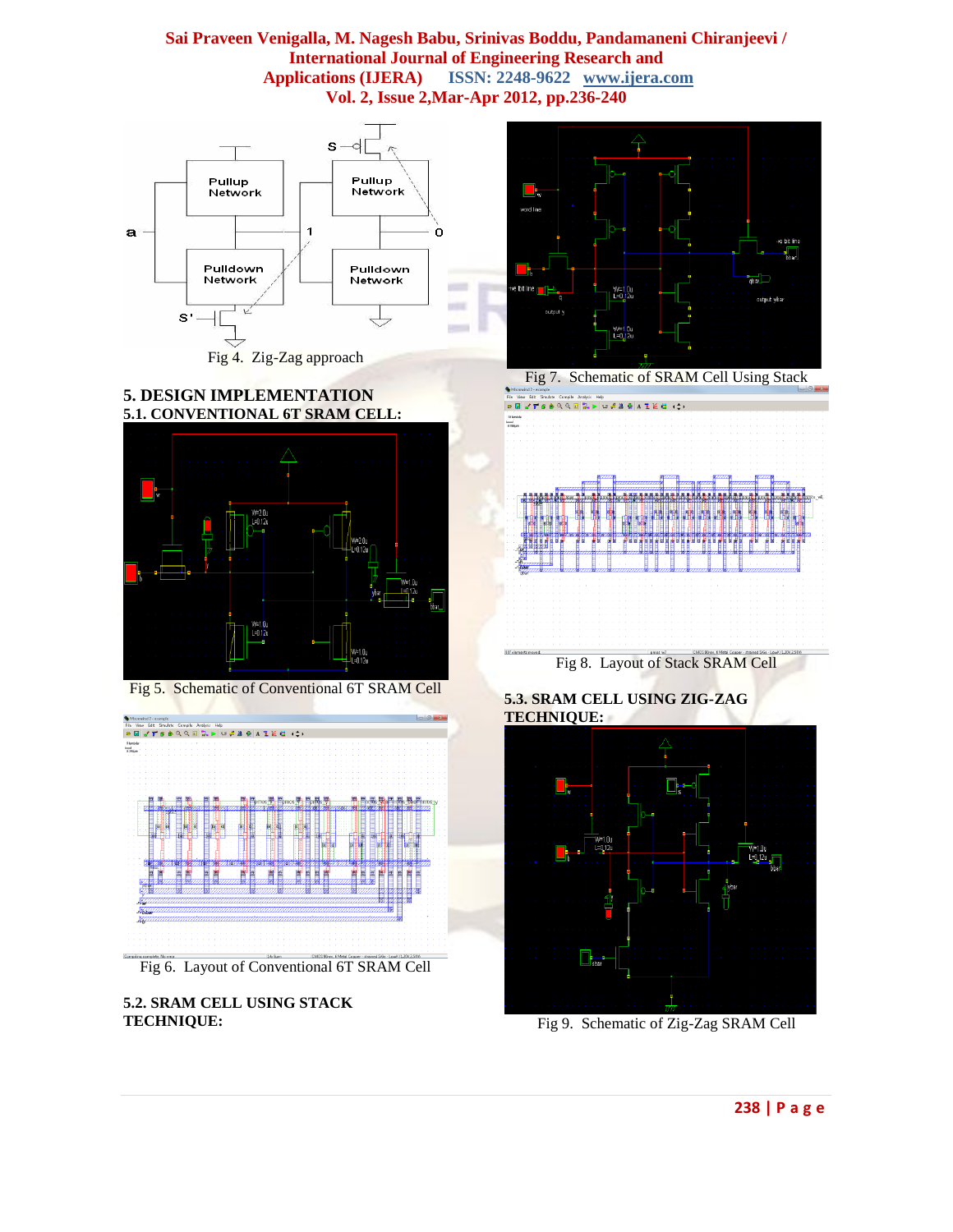

Fig 10. Layout of Zig-Zag SRAM Cell

#### **6. SIMULATED RESULTS: 6.1. 6T SRAM CELL:**



**6.2. STACK SRAM:**



**6.3. ZIG-ZAG SRAM:**



| <b>7. POWER CONSUMPTION</b>           |                        |                   |
|---------------------------------------|------------------------|-------------------|
| <b>Conventional</b><br><b>6T SRAM</b> | Zig-Zag<br><b>SRAM</b> | <b>Stack SRAM</b> |
| $1.460$ mw                            | $0.935$ mw             | $0.117$ mw        |

#### **8. CONCLUSION**

Scaling down of the CMOS technology feature size and threshold voltage for achieving high performance has resulted in increase of leakage power dissipation. We have presented an efficient methodology for reducing leakage power in VLSI design. SRAM cell is designed using stack and zig-zag approaches so that the power dissipation is less when compared with conventional SRAM cell.

#### **REFERENCES**

- [1] A. Pavlov and M. Sachdev, CMOS SRAM Circuit Design and Parametric Test in Nano Scaled Technologies. New York, USA: Springer, 2008.
- [2] S. Rusu, S. Tam, H. Muljono, J. Stinson, D. Ayers, J. Chang, R. Varada, M. Ratta, S. Kottapalli, and S. Vora, "A 45 nm 8-core enterprise Xeon R processor," Solid-State Circuits, IEEE Journal of, vol. 45, no. 1, pp. 7 – 14, jan. 2010.
- [3] International Technology Roadmap for Semiconductors, Semiconductor Industry Association, 2009. [Online]. Available: http://www.itrs.net
- [4] R. Krishnarnurthy, A. Alvandpour, V. De, and S. Borkar, "High-performance and lowpower challenges for sub-70 nm microprocessor circuits," in Custom Integrated Circuits